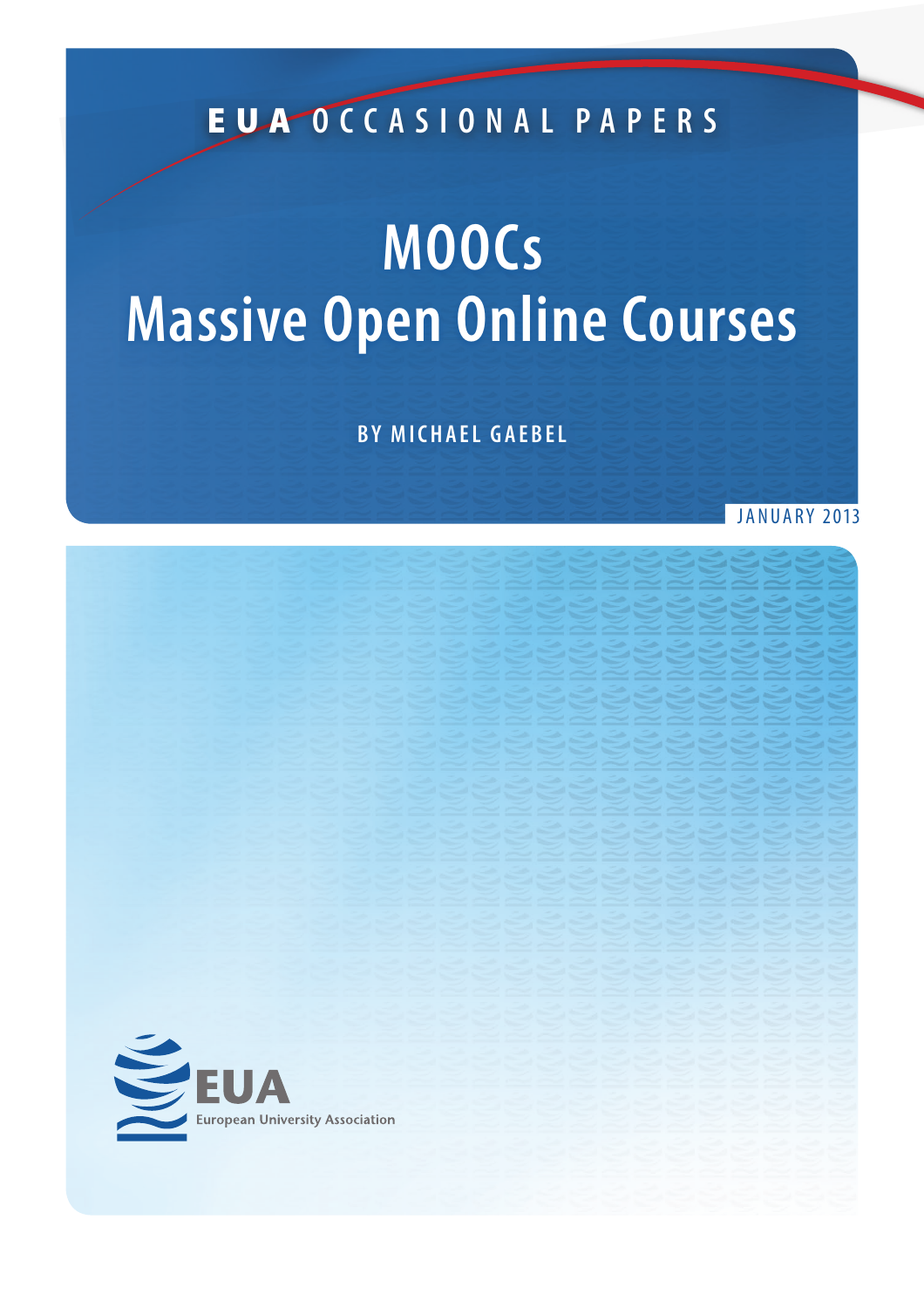## **MOOCs – Massive Open Online Courses**

### **by Michael Gaebel, January 20131**

## **Contents**

| 1.  |                                                                  |  |
|-----|------------------------------------------------------------------|--|
| 2.  |                                                                  |  |
| 3.  |                                                                  |  |
| 4.  |                                                                  |  |
| 5.  |                                                                  |  |
|     |                                                                  |  |
|     |                                                                  |  |
|     |                                                                  |  |
|     |                                                                  |  |
|     |                                                                  |  |
|     |                                                                  |  |
| 5.7 |                                                                  |  |
| 6.  |                                                                  |  |
| 7.  | Conclusion: What to learn from MOOCs - issues for discussion  11 |  |
| 8.  |                                                                  |  |
| 8.1 |                                                                  |  |
| 8.2 |                                                                  |  |
|     |                                                                  |  |

–––––––––––––––––––––––––––––––––––––––––––––––––––––––––––––––––––––––––––––––––––––––––––––––––––––––––––––––––––––––––––––––––––––––––––––––––––––––––––––––––––––––––––––––––––––––––––––––––––––––––––––––––––– <sup>1</sup> I would like to thank my colleague Andrée Sursock for comments and additions. MG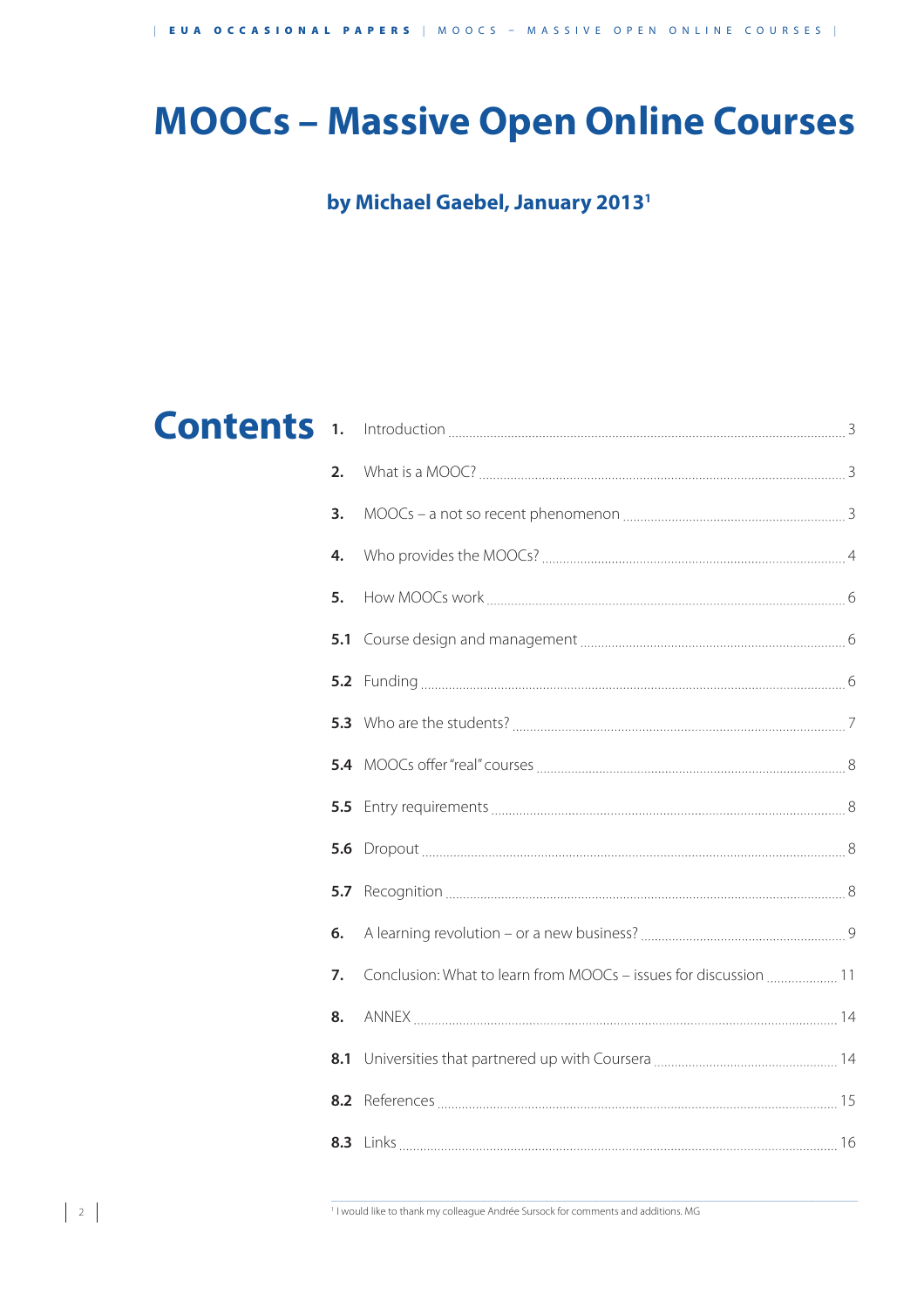## **1. Introduction**

Over the past year, Massive Open Online Courses (MOOCs) have received a great deal of attention from the academic community and the media. The EUA Secretariat has followed the development of the MOOCs since the beginning of 2012, surveying discussion forums and publications, but also assessing the websites of MOOC providers and participating in several MOOCs in order to gain first-hand experience of this developing phenomenon. The EUA Board discussed this development during its meeting on 30 November 2012.

The paper – slightly altered – was presented and discussed at the EUA Council in Istanbul, 25 January 2013. It provides an overview of the literature on this topic and identifies the key issues in order to inform the Council's discussion. Most of the sources referred to are from 2012 but MOOCs are a quickly moving target; new material presenting new aspects or insights is becoming available on a daily basis.

## **2. What is a MOOC?**

MOOCs stands for Massive Open Online Courses. So far, MOOCs can be characterised as follows:

- $\cdot$  they are **online courses**
- $\cdot$  with no formal entry requirement
- **t** no participation limit
- $\cdot$  are **free of charge**
- $\cdot$  and do **not earn credits.**

In 2012, a number of prominent US universities in collaboration with private companies started launching free online courses, open to an unlimited number of students – 50,000 students per course is apparently no exception. Other private companies have been established, which contract university staff and facilitate their courses online.

So far, higher education institutions offering MOOCs have stated that they would not award credits, but only a statement of accomplishment or a certificate. But like many issues concerning MOOCs, this may not remain the case in future.

## **3. MOOCs – a not so recent phenomenon**

The point is made that MOOCs actually did not emerge in 2012, but have been developing successfully since 2008, with the clear purpose not only to provide more learning opportunities, but also to improve the learning experience.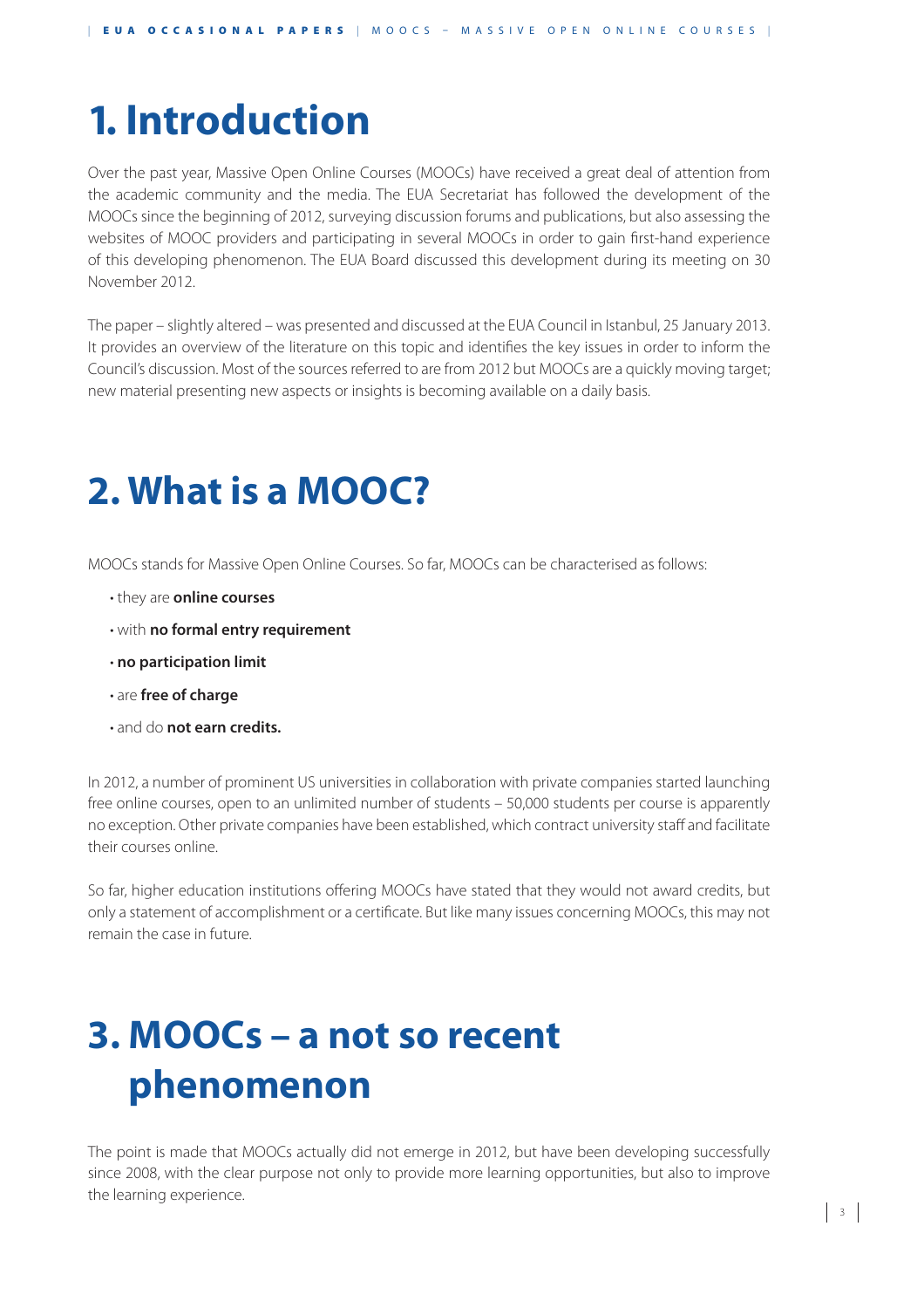

Source: Phil Hill, 24/07/2012

Siemens, Hill, Downes, Daniel and others distinguish two different models of MOOCs:

- cMOOC model (c for connectivity), which "emphasises creation, creativity, autonomy and social networking learning" and "focus on knowledge creation and generation". The cMOOCs stand in the tradition of Connectivist philosophy, and refer to the work of Ivan Illich. As a sharp critic of institutionalised education, Illich proposed in 1970 to establish "learning webs" by using new technology.
	- $\cdot$  xMOOC model which is more or less the approach described so far which "emphasises a more traditional learning approach through video presentations and short quizzes and testing" and "focus on knowledge duplication". (Siemens, 2012)

Siemens (2012) states that "our cMOOC model emphasises creation, creativity, autonomy and social networking learning", whereas the xMOOC model emphasises "a more traditional learning approach through video presentations and short quizzes and testing. Put another way, cMOOCs focus on knowledge creation and generation whereas xMOOCs focus on knowledge duplication."

While the issue of learning innovation is certainly an important aspect that deserves further observation and discussion, as a matter of fact, it is the xMOOCs that caught public attention, and are likely to stir up a debate on innovation of higher education provision.

## **4. Who provides the MOOCs?**

All the more recent MOOCs (xMOOCs) involve either for- or non-profit private companies, partnering with universities or individual scholars, and providing services for them. The usual division of tasks is that the universities or the individual academics are responsible for the content (and the quality) of the courses, whereas the company is in charge of the production and its technical facilitation.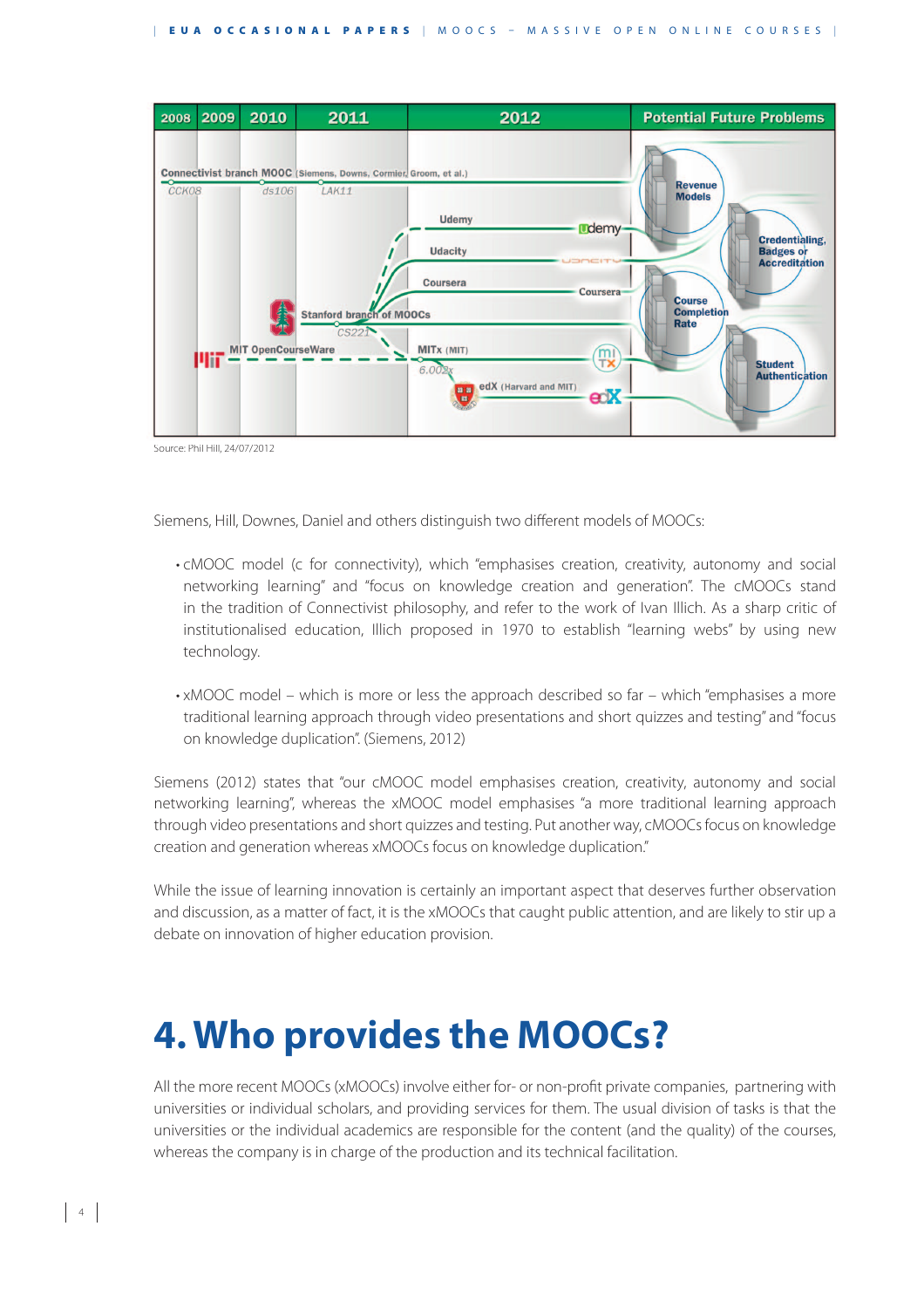The following is a list of some of the companies and consortia that are active:

**Coursera** – a for-profit "social entrepreneurship company that partners with the top universities in the world" (Coursera Website). It was established by two Stanford professors and has contracts with 33 universities, eight of them from outside the US (including the Ecole Polytechnique Fédérale de Lausanne, the University of Edinburgh and more recently, the University of London International Programmes). According to the website, more than two million students participate in Coursera Websites. It has been frequently remarked that the quality of courses offered is very diverse. Apparently, Coursera, but also its partner universities, leave it entirely to the individual academics to decide how they want to teach. Website: https://www.coursera.org

**edX** – not for-profit venture established and governed by Harvard and MIT. Currently it offers HarvardX, MITx and BerkeleyX classes. University of Texas System and Wellesley (a selective women's liberal arts college) are going to join, and apparently, more than 200 institutions have confirmed interest. Harvard and MIT announced that they are principally interested in taking additional universities into the "University X Consortium", but strictly based on quality standards. They also announced that data is collected to allow an assessment of the learning success, and confirmed that courses will remain free of charge. Website: https://www.edx.org

**Udemy** – is a portal that facilitates online courses, mainly in the area of entrepreneurship, IT, software use, design, arts and sports. It invites learners to develop personal and professional skills in a costefficient, flexible and more interesting way than traditional study courses. On the provider's side, it allows everybody to offer a MOOC, and the website announces that its courses are offered by the "world's top experts, including New York Times best-selling authors, CEOs, celebrities, and Ivy League professors". It is not clear whether or not these experts are selected, and whether there is any quality assurance – other than users' demand. UDEMY is financed by "Insight Venture Partners, Lightbank, MHS Capital, 500 Startups and other investors who previously foresaw the internet giants YouTube, LinkedIn, Twitter, Groupon and Yelp" (company website). But it also charges moderate fees for some of its courses. Website: http://www.udemy.com/about

**Udacity** – is a for-profit company that has been cofounded by a Stanford professor, who started to offer information science courses online in 2012. According to the website, it is a "digital university on a mission to democratize education", i.e. to offer high education at a lower price to more people. Courses are free, but fees may be charged for certification. UDACITY started off via a partnership with the electronic testing company Pearson VUE offering final examinations, which would be recognised by employers. Apparently, UDACITY does not have a university partner.

However, the website mentions that it keeps close relations with 20 high-tech companies, among them Microsoft, Google, Facebook and Twitter, and that it is ready to work with companies of any size provided that they have IT departments or a web presence. It also offers students help to find a job ("Our mission is to make direct introductions between employers and students"). Website: http://www.udacity.com/

#### **Futurelearn**

Futurelearn was established in late 2012, as the first "nationally" defined initiative, and the first one launched outside of North America. According to the website, it "will bring together a range of free, open, online courses from leading UK universities, in the same place and under the same brand." According to the Times Higher (TH), courses are planned to start in the second half of 2013. Initially Futurelearn will be a limited company financed and owned by The Open University, UK. In a first round, in addition to the Open University, another 11 UK universities will participate (8 Russell Group, 2 from 1994 Group, and 1 non-aligned). According to the Economist, the universities of Bristol, St Andrews and Warwick are among them. The TH article stresses that Oxford and Cambridge, University College London and Imperial College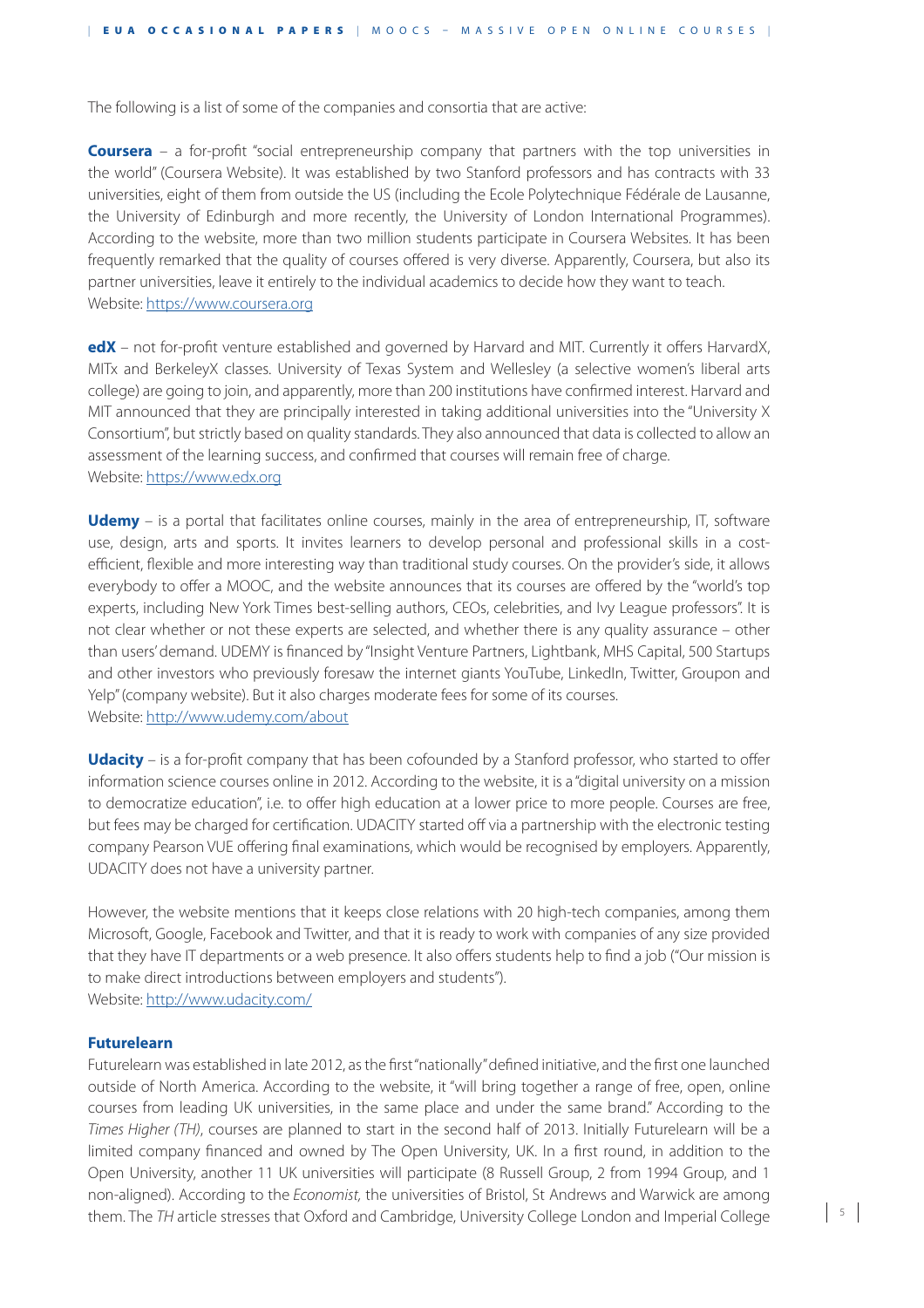London are not among the initial partners; the Economist quotes Oxford saying that MOOCs "will not prompt it to change anything", and that it "does not see them as revolutionary in anything other than scale", and Cambridge saying that "it is 'nonsense' to see MOOCs as a rival" as it is "not in the business of online education". Other universities are invited to express their interest, and another 15 universities have already done so. The fact that institutions have been selected on the basis of league tables has raised some criticism. (Times Higher 20/12/2012)

Website: http://futurelearn.com/

For a listing with further MOOC providers cf.:

http://www.bdpa-detroit.org/portal/index.php?option=com\_content&view=article&id=57:moocs-top-10-sites-for-free-education-with-elite-universities&catid=29:education&Itemid=20 and http://www.e-learn.nl/2012/12/16/do-we-need-another-mooc

## **5. How MOOCs work**

### **5.1 Course design and management**

As the short description of the providers suggest, MOOCs are quite diverse. However, their development might be characterised as follows:

- the institution concludes a contract with a company (e.g. Coursera). It launches an open call among its faculty members and invites applications. A limited number will be selected (note that so far these courses cost money, and do not generate income). The course is produced in collaboration with a Coursera professional team;
	- a consortium of universities may set up a company to serve their specific purposes (as in the case of edX);
	- companies would have no contractual relationship with a university, but with individual scholars (or other experts) to provide course content – which is the case of UDACITY and probably also for UDEMY (which advertises itself as a portal for facilitating courses);
	- the Economist reports that Tyler Cowen of George Mason University has launched the "Marginal Revolution University"<sup>2</sup> to provide free economics education, and reminds us that, theoretically, any individual academic could start a MOOC. The basic technical means are a camera, internet access and a computer with the necessary software. The question, however, is whether it would attract enough followers to justify the capital "M".

### **5.2 Funding**

Producing a MOOC can be quite costly, as it usually requires a large production team. It has been estimated, that over the past months, some 100 million USD in funding has been directed toward MOOCs. Harvard and MIT alone have apparently invested 30 million USD each into edX. It is said that Coursera has attracted 22 million USD in venture capital (Paul Fain, 09/01/2013).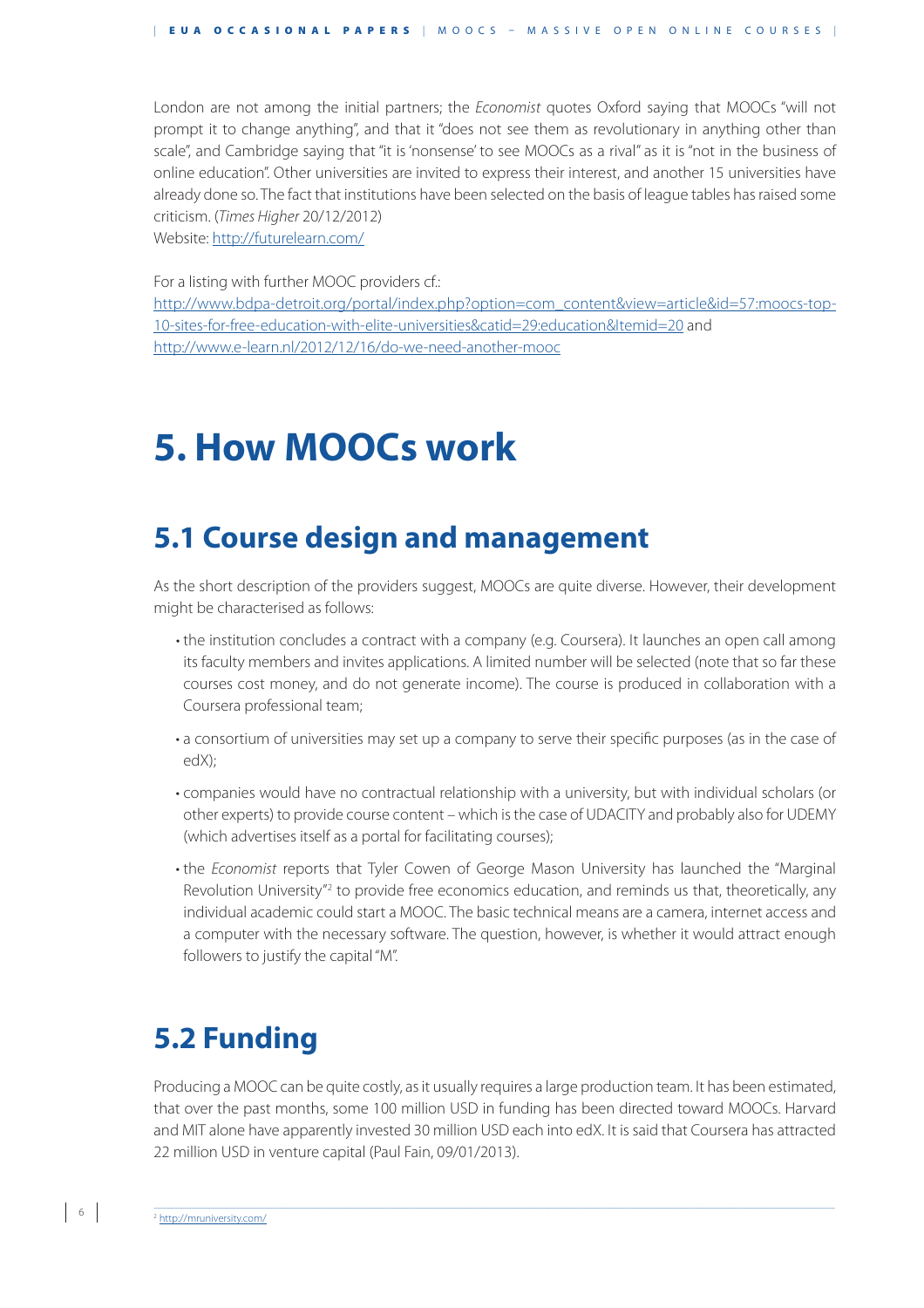The contracts that Coursera offers also contain suggestions for the following business strategies:

- certification (students pay for a badge or certificate)
- secure assessments (students pay to have their examinations invigilated, i.e. proctored)
- employee recruitment (companies pay for access to student performance records)
- applicant screening (employers/universities pay for access to records to screen applicants)
- human tutoring (as opposed to automated) or assignment marking (for which students pay)
	- selling the MOOC platform to enterprises to use in their own training courses
- sponsorships (third-party sponsors of courses)
	- tuition fees.

(see e.g. http://www.gilfuseducationgroup.com/coursera-will-profit-from-free-courses)

Another income source would be to sell courses to other higher education institutions, enabling them to lower costs or to make their study programmes more attractive. There are also approaches under discussion where courses would remain free for individuals, but companies using them for staff development would have to pay.

Up to now Coursera offered courses for free and did not generate any revenue. However, it has now been announced that Coursera will offer certification for a moderate fee (less than 100 USD) and also start offering fee-based courses in the course of this year (Paul Fain, 09/01/2013). Whether universities would make money from these courses nevertheless remains an open question.

### **5.3 Who are the students?**

Students' motivation to sign up for a MOOC can be very different, depending on the course and the topic. A survey carried out among the participants of a Coursera course called "machine learning" revealed that half of them were working professionals, many of them enrolled elsewhere in education. Other smaller groups that could be identified were school pupils and the unemployed. Interestingly, close to 40% of participants signed up because they were curious about the topic, another 30% wanted to sharpen their skills, and only 18% were aiming at a better job. MOOC providers make the point that students come from all over the world. Both Coursera and UDACITY claim that most of their students reside outside the US (74% for Coursera) (Steve Kolwich, 5 June 2012).

edX mentions on its website that more than 150,000 students from over 160 countries registered for MITx's first course, 6.002x: Circuits and Electronics. The age of students certified in this course ranged from 14 to 74 years.

Kris Olds raises three issues related to geography and access: the digital gap between the developed and developing world, the issue of relevance and applicability of knowledge in other parts of the world and the fact that, so far, MOOCs have not been considered as a means of addressing problems in a particular region or city (Kris Olds, 3/12/2012).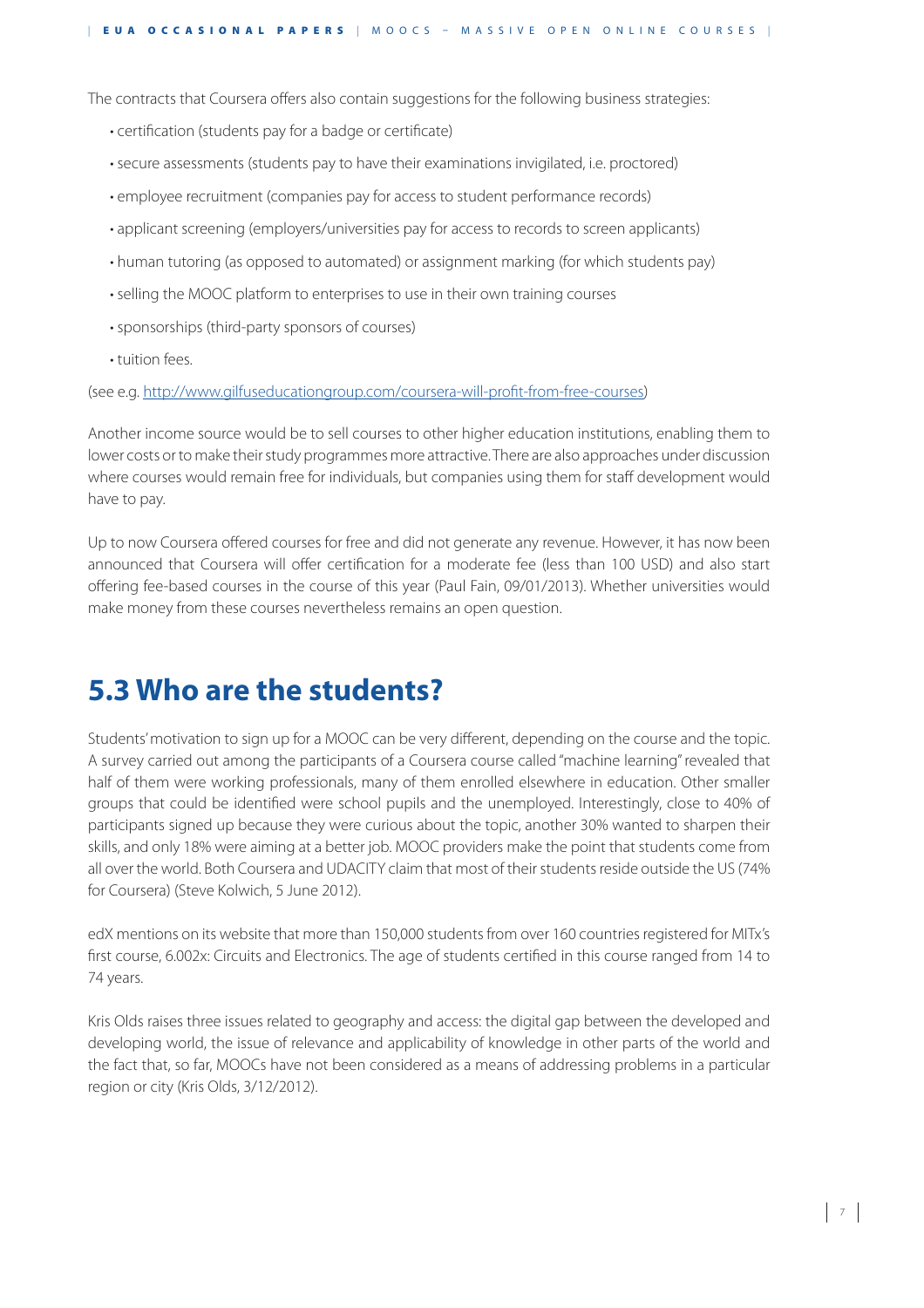### **5.4 MOOCs offer "real" courses**

The point has been made that MOOCs are real courses:

- they are not video-taped, but are taught courses with a variety of lectures (which are taped), textbooks and exercises;
	- they have a concrete starting and end point, but within these limits allow students to study at their own pace;
	- they may involve interaction between teacher and student, and among students. Coursera courses even foresee peer assessment of exercises.

However, closer consideration of a few specific MOOCs shows that there is quite some diversity. Some courses prescribe a schedule, with a starting and end point, and fixed dates for delivering assignments, whereas others do not set any timeline, and come very close to other types of open-source, online learning offerings.

### **5.5 Entry requirements**

There are no formal entry requirements. Students can enrol even without prior formal education. But of course, some courses require specific prerequisites — which are indicated. Many courses, however, address beginners and start from scratch.

### **5.6 Dropout**

Dropout rates for MOOCs are high. Of 104,000 students who enrolled in the 2011 online machine-learning class which was an earlier version of the later Coursera course, 46,000 submitted at least one assignment, 20,000 completed a substantial portion of the course and 13,000, or 12.5%, passed (Rosanna Tamburri 07/11/2012). To some extent this can be explained by the fact that courses are free of charge, do not award credits and, as mentioned above, many learners seem to sign up out of curiosity.

Course providers also make the point that even if only 10% of the participants achieve the course goals this would still outnumber the regular students who graduated over a decade ago from the same course taught in a brick and mortar setting ("in one Coursera course I'll teach as many students as I've taught in my entire lifetime", said Rosanna Tamburri 07/11/2012).

### **5.7 Recognition**

Course providers have made clear from the beginning that they would not award credits for MOOCs, but only certificates of attendance and completion. Given that courses are free, awarding credits could have a negative impact on enrolment in regular courses, and would also require more staff resources and extensive structures for testing and validation.

This, however, contradicts the spirit of recognition of learning, regardless where and how it takes place and Daniel (2012) criticises that the award of credits is thus not determined "by their (students') mastery of the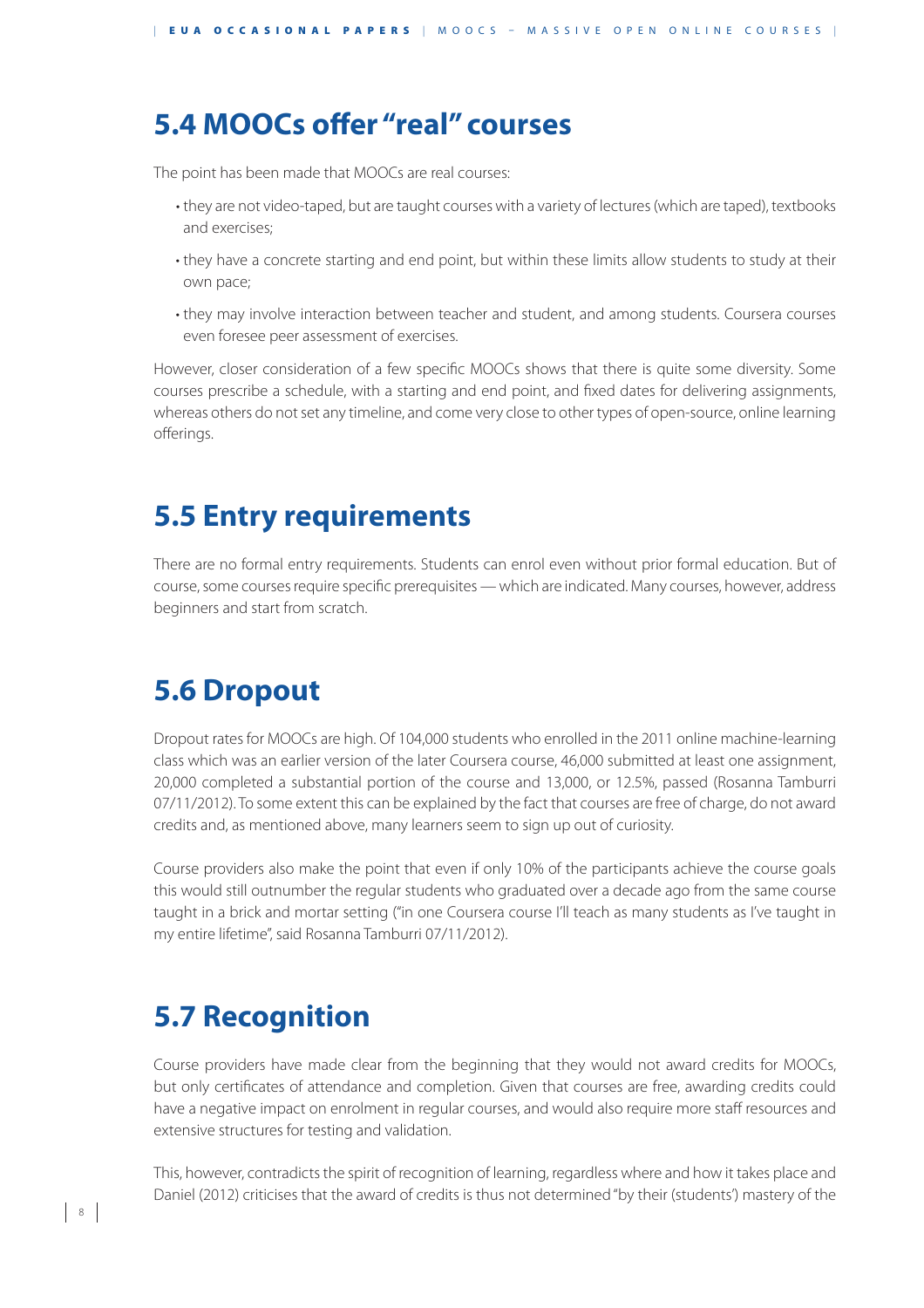courses, but by the admissions process to the university. This is an untenable nonsense." As a successful example for a "moderate" MOOC (in terms of participation), Daniel refers to the Academic Partnerships (AP) programme launched in 2008 by Best Associates, a merchant bank based in Dallas, Texas. Students obtain degrees and professional recognition at rates at least as good as their on-campus counterparts.

There are already some indications that other providers are assessing their options:

- Anitoch University announced that it would award credits for students that attend its own MOOCs, for which it will charge tuition fees, albeit lower than the one for its traditional courses.<sup>3</sup>
- UDACITY started to offer, through partnership with electronic testing company Pearson VUE, final examinations which would be recognised by employers.
- San Jose State University announced a pilot project with Udacity to award credits for MOOC courses for a substantially lower fee than usual.<sup>4</sup>

Daniel also makes the point that students could seek recognition elsewhere, albeit often at high costs. This is apparently already happening: the Council for Education (ACE) in the USA, which is traditionally committed to lifelong learning, announced recently that it would assess the possibility for the ACE College Credit Recommendation Service (ACE CREDIT) to provide college credit for selected Coursera courses.5 According to the Economist, the University of Freiburg in Germany has been awarding credits for Udacity  $6$ courses<sup>6</sup>

## **6. A learning revolution – or a new business?**

A New York Times article states, "in the past few months hundreds of thousands of motivated students around the world who lack access to elite universities have been embracing them (MOOCs) as a path toward sophisticated skills and high-paying jobs, without paying tuition or collecting a college degree." (Tamar Lewin, 04/03/2012)

But critics remark that MOOCs as such are not really revolutionary in that all their elements already existed beforehand. Even the combination of top research universities providing online courses to a larger number of students is not new, as Daniel (12/2012) points out, referring to the unsuccessful Fathom and AllLearn initiatives in the mid 2000s.

He and others make the point that many of the present MOOCs are rather traditional in their pedagogical and didactic approach, and often also of low quality. Thus, Daniel states: "A first myth is that university brand is a surrogate for teaching quality. It isn't. The so-called elite universities that are rushing into xMOOCs gained their reputations in research. Nothing suggests that they are particularly talented in teaching, especially teaching online."

<sup>,</sup>一个人的人都是一个人的人,但是我们的人,我们也不会不会不会。""我们的人,我们也不会不会不会。""我们的人,我们也不会不会不会。""我们的人,我们的人,我们也 <sup>3</sup> http://www.antioch.edu/antioch-announcement/antioch-university-becomes-first-us-institution-to-offer-credit-for-mooc-learning-through-coursera/

http://chronicle.com/article/California-State-U-Will/136677/?cid=at&utm\_source=at&utm\_medium=en <sup>5</sup> http://www.acenet.edu/news-room/Pages/ACE-to-Assess-Potential-of-MOOCs,-Evaluate-Courses-for-Credit-Worthiness.aspx

<sup>6</sup> http://www.economist.com/news/international/21568738-online-courses-are-transforming-higher-education-creating-new-opportunities-best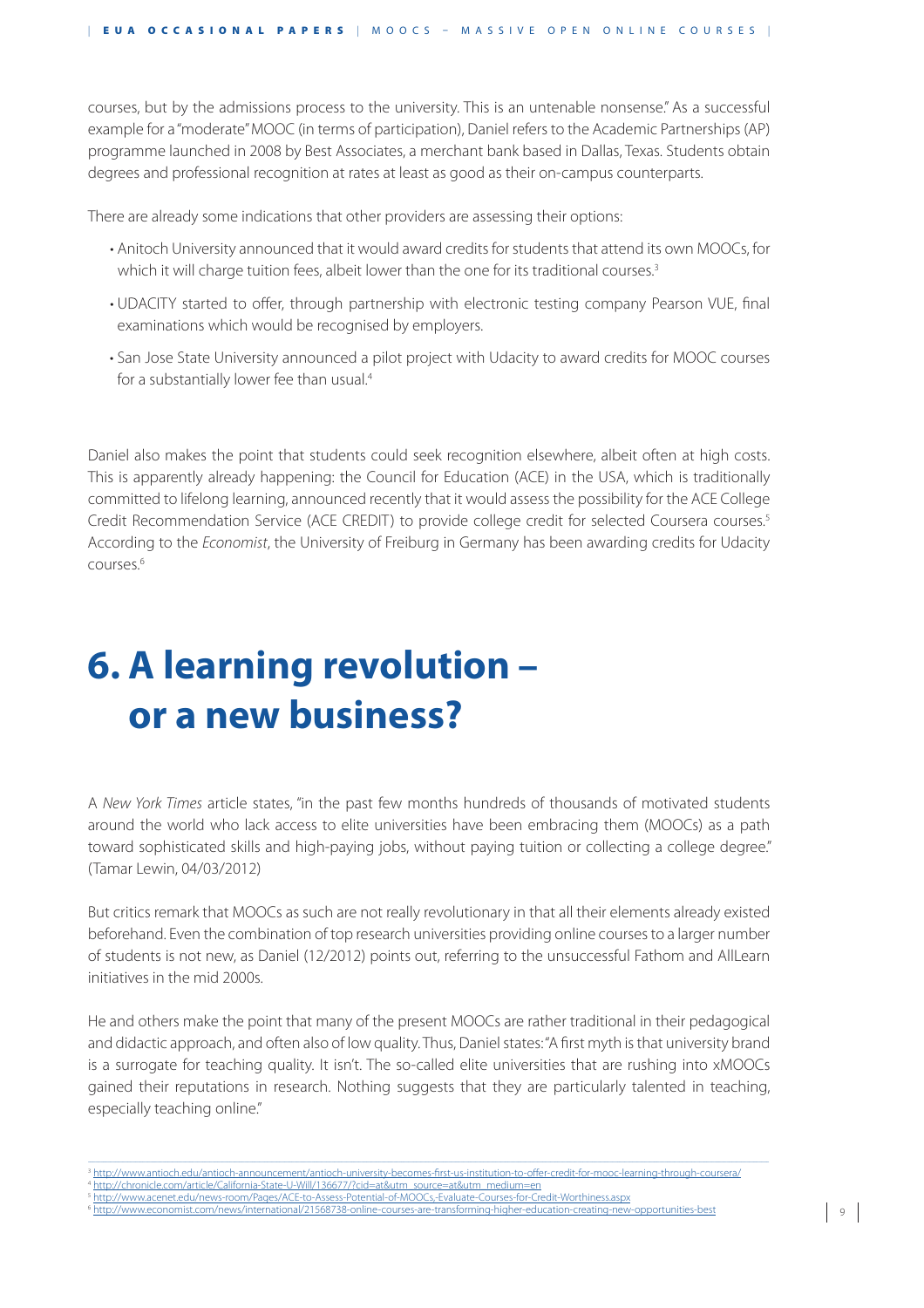The edX website announces "self-paced learning, online discussion groups, wiki-based collaborative learning, assessment of learning as a student progresses through a course, and online laboratories and other interactive learning tools. The platform will also serve as a laboratory from which data will be gathered to better understand how students learn. Because it is open source, the platform will be continuously improved by a worldwide community of collaborators, with new features added as needs arise." But while Coursera promises students to "Interact with thousands of other students", the general learning approach of their courses is announced as "Learn with videos, quizzes, and assignments".

Doug Guthrie (17/12/2012) criticises the fact that "the Coursera model doesn't create a learning community; it creates a crowd. In most cases, the crowd lacks the loyalty, initiative, and interest to advance a learning relationship beyond an informal, intermittent connection." He emphasises that "Whether face to face or online, learning occurs when there is a thoughtful interaction between the student and the instructor."

This is not to deny that individual teachers may feel a real vocation for innovative learning and new interactions with students, but many critics comment that there is a focus on knowledge reproduction rather than knowledge creation, and that – besides videos, quizzes and tests – the main approach is traditional lectures.

But if it's not new and better education, then what is the purpose of MOOCs? And why are some of the top universities that did not succeed in online courses only a few years ago so eager to try again?

Alex Usher writes that MOOCs are "an interesting addition to the spectrum of continuing education offerings, and they'll exist so long as venture capitalists and large, big-brand universities feel like subsidizing the hell out of them. Period." He questions whether our interest should be really about making the existing "old" education cheaper – or rather about making education more meaningful and relevant for 70% of the young people, who have to find a job after graduation (Alex Usher, 21/12/ 2012).

Philip Butler, senior e-learning adviser at the University of London Computer Centre, is quoted in the TH expressing his hope "that Futurelearn did not become a marketing exercise for more prestigious universities"; he notes that "Increasingly, it feels that universities finding themselves in a competitive market for attracting students have seen Moocs as a commercial opportunity...focused on business goals rather than pedagogical [aims]. Those who have strong, established brands will hold the advantage." (Times Higher 20/12/2012)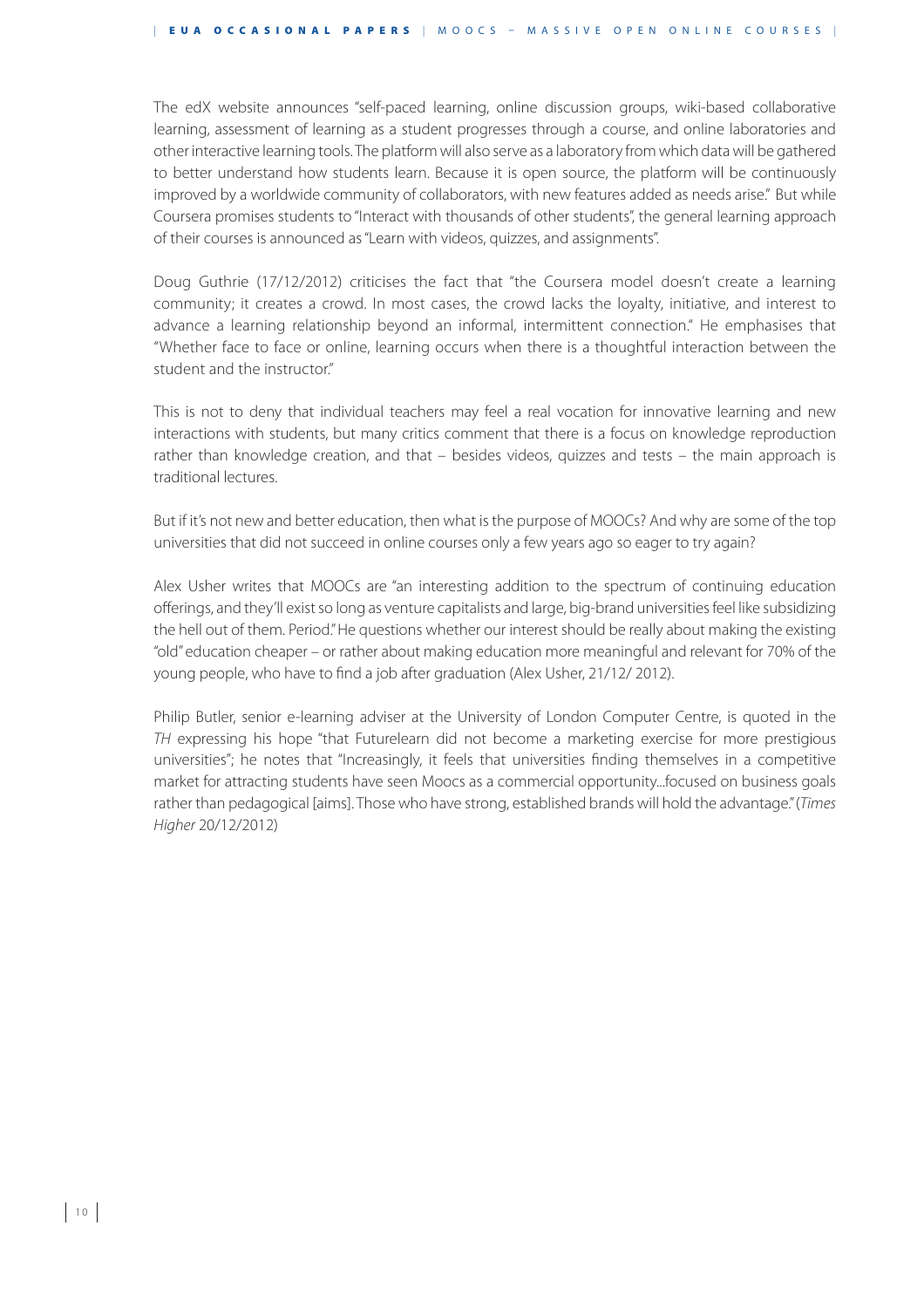## **7. Conclusion: What to learn from MOOCs – issues for discussion**

Besides the curiosity of the phenomenon (courses of 160,000 students, exclusive education for free etc.), an interesting question is obviously what will be the transformative power of MOOCs on learning processes, education and, of course, the higher education sector and its institutions.

### **i. Are MOOCs a new model?**

- One may question whether the distinction between xMOOCs and cMOOCs is as clear as suggested above. While innovation in learning and teaching may not be the immediate intention behind the launch of MOOCs by Ivy League universities and private companies, it is nevertheless hard to understand why innovative teaching as described above cannot be done, for example, through a Coursera course.
- It is a fact that while MOOCs have been in existence for a while they did not receive much public attention until Ivy League universities and start-up companies became involved.
- Another observation is that the initial push for MOOCs did not come from the universities, but rather from individual (young) faculty members well acquainted with the technical and business world of information science and the media, who launched companies such as Coursera and Udacity outside of the university. What is taking place at the moment is that university leadership and industry are seeking possibilities to get involved in distance and e-learning, but without having yet a clearly defined idea of the economic or educative model to be followed.
- As an initiative of Harvard and MIT, edX came a little later. However, the remark has been made that many of the big players – in spite of past unsuccessful forays into e-learning – have been experimenting with MOOCs (Daniel 2012) as they felt under pressure to act and did not want to lag behind the others.
- Universities consider MOOCs for various reasons: lowering the cost of education; using existing resources more efficiently, e.g. by supplementing traditional classroom education with MOOCs (blended learning); offering traditional students more flexible learning opportunities; or reaching out to new learner groups, thus for enhancing visibility and for self promotion. If more universities start getting involved, they will have to develop their own models for providing an education to their students that is both relevant and sustainable.
- Demand plays a role in terms of what and how people (want to) learn. Experience from the software industry indicates that markets respond to powerful brands, and do not necessarily adopt the best solutions. Therefore, to what extent will MOOCs, if they continue, develop in line with the university mission, or be shaped by private enterprise? The latter development could also, to some extent, influence the demand.
- Coursera also offers courses provided by scholars from universities not listed as their partners (e.g. a professor from Leiden University). Could MOOCs contribute to a new type of virtual teaching mobility and teaching cooperation among academics?
- . With the exception of edX (and probably Futurelearn) the predominant business models are not those of university consortia but as indicated above, business-driven. Therefore to what extent is it the intention to promote collaboration and pooling resources between universities, as it has been sometimes suggested?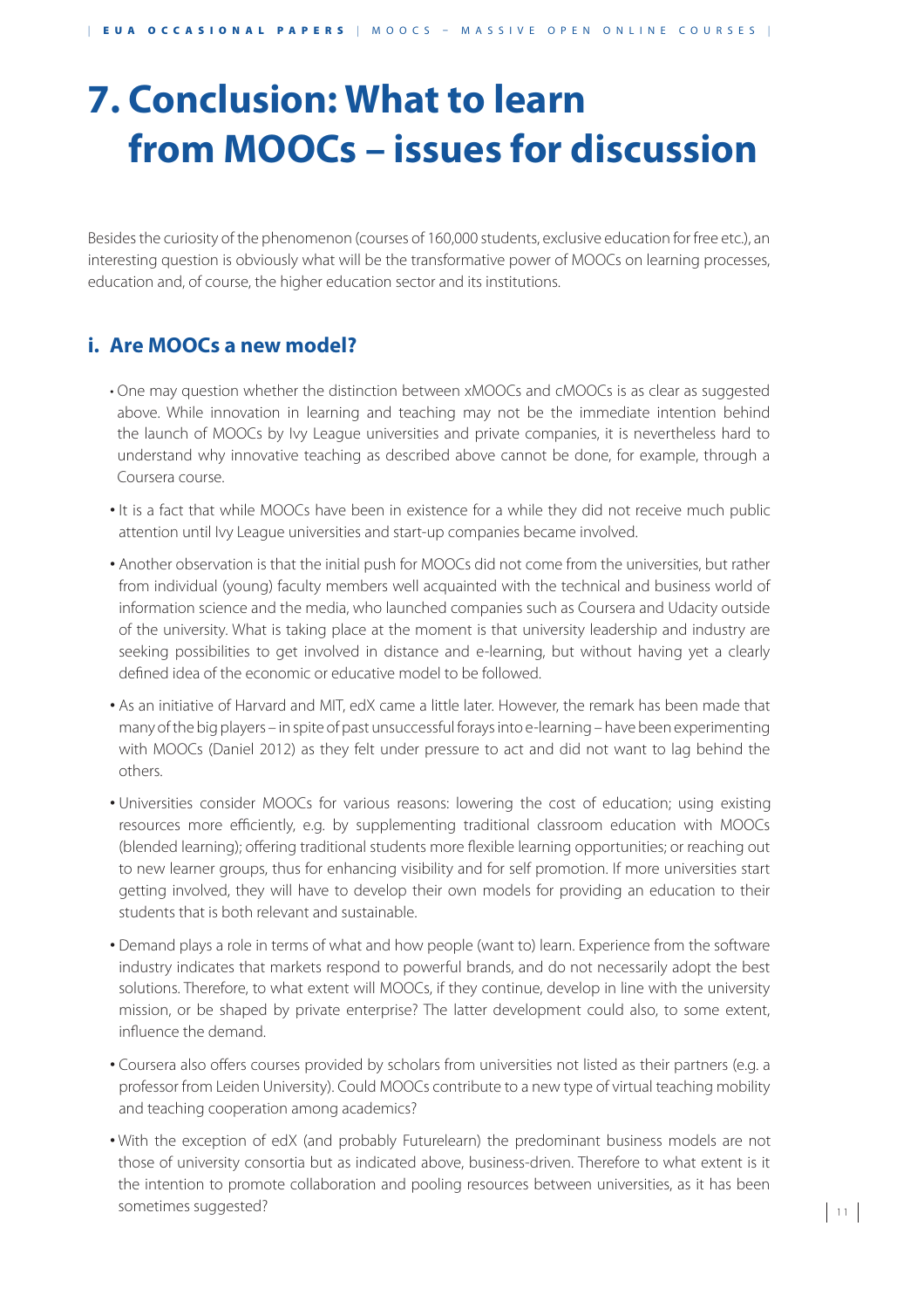• Questions of responsibility and quality assurance have not been addressed hitherto, although it may be that as long as credits are not awarded these issues need not rise to the top of the agenda.

#### **ii. Why have MOOCs been successful in the US, but not elsewhere?**

- Interestingly, MOOCs have been mainly successful in the US, and so far very few universities in other parts of the world participate.
- It has been pointed out that one driver for MOOCs is to cut costs, given that the cost of higher education in the US is today five times higher than in the 1980s. Thus, this new approach could save money both for institutions (e.g. regarding campus facilities, and probably also teaching staff), and also students, who may accept MOOCs in return for paying lower fees.
- Futurelearn in the UK is, to our knowledge, the first MOOC platform established outside the US, and distinguishes itself by the fact that it is run by an open university, and recruits partner institutions at national level.
- Given the developments indicated above there are many open questions concerning the potential interest in and take-up of MOOCs in Europe, in particular given the importance of public funding and different policies on tuition fees.

#### **iii. Language diversity?**

- Another crucial issue is obviously language diversity. So far, MOOCs have been delivered in English, and interestingly, this has not been an issue of major debate, and has not raised doubt about the effectiveness of global knowledge dissemination.
- It would hardly be possible to deliver Coursera courses in several languages. The current experience of the Khan Academy seems to indicate already the limits – as some of its coursework in maths and natural sciences has been translated in several languages – but not the social science coursework.
- The use of languages other than English might well depend also on the purpose and the target group of MOOCs: it could be imagined that MOOCs in widely spoken languages would become a means of internationalisation.

#### **iv. Is this the end of universities?**

- This is what some people believe: Clayton Christensen, a Harvard Business School professor and author of "The Innovative University", predicts "wholesale bankruptcies" over the next decade among standard universities. Sebastian Thrun, a German computer science professor who left Stanford and founded Udacity predicts that in 50 years there will be only ten universities left in the world (Economist 22/12/2012).
- If they are to replace or supplement traditional learning provision, MOOCs would have to offer credits, and indeed, more and more institutions and organisations are contemplating this step.

#### **v. Are MOOCs paving the way for new means of knowledge dissemination?**

• This appears to be the case to the extent that they are clearly used by a large number of people who find them beneficial. But the question is probably more about the degree to which they will supplement traditional education provision or even replace it.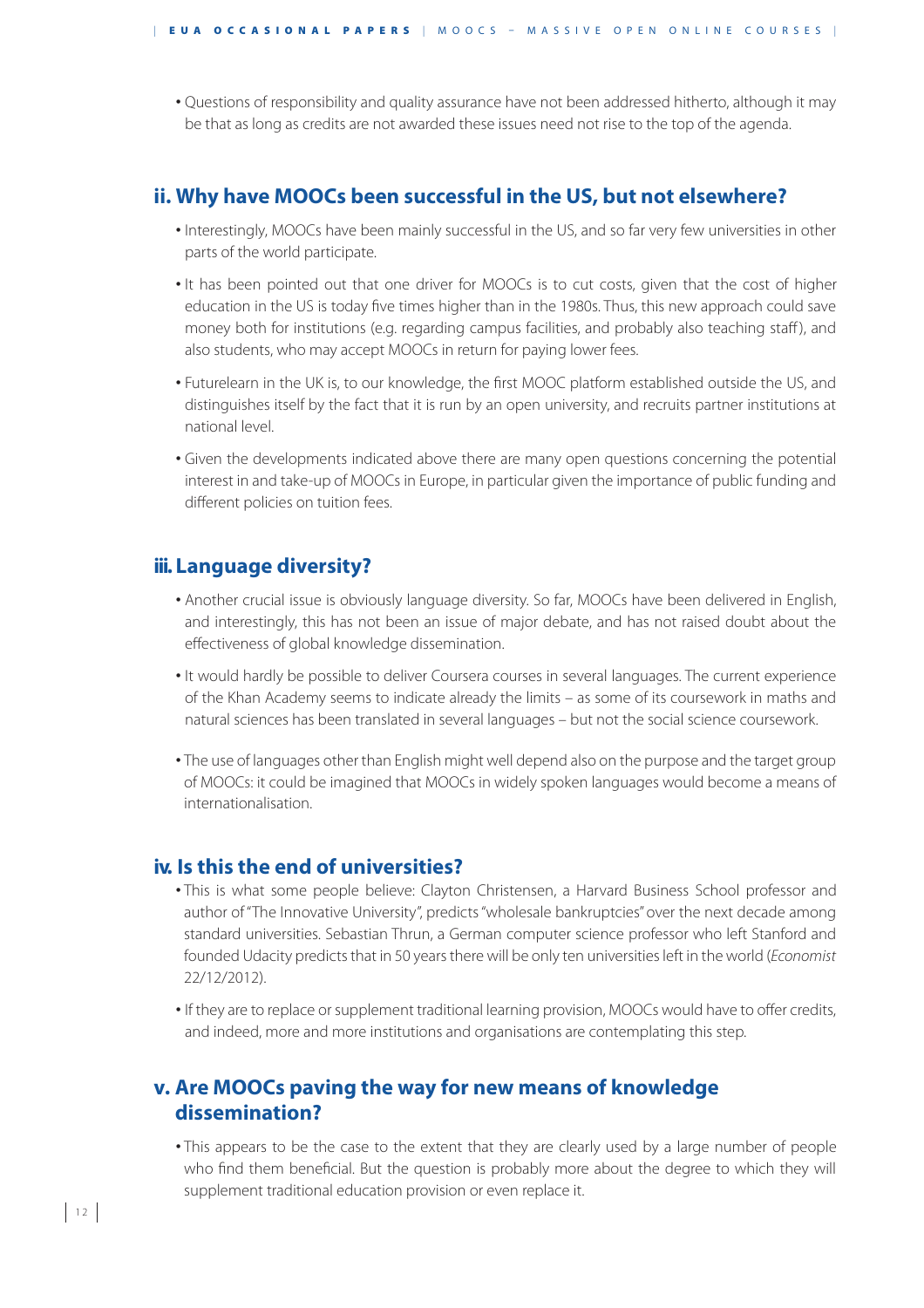- Other questions concern the degree to which MOOCs will promote the wider use of e-learning, raise demand for e-learning and also its public recognition.
- Finally, will the development of MOOCs encourage institutions to provide more distance and blended learning opportunities?

#### **vi. Can any university have a MOOC?**

Will MOOCs in their present form come to constitute a specific model of education that can be made sustainable and be replicated by other universities, and if so, under which conditions:

- The popularity that these courses enjoy and the high number of enrolments are due at present to the fact that they are online, have no formal educational requirements, and are free of charge.
- The fact that they are offered by rather prominent and exclusive universities enhances their attractiveness.
- If funding were to come from student fees this might weaken the popularity of the approach, and result in much lower participation. The introduction of tuition fees would also require institutions to award credits.
- Companies such as Google, Facebook, etc. have an interest in MOOCs, but will this interest persist in the future, and under what conditions? And would they partner with just any university? Would this result in further commodification of HE?
- The most recent edition of a regular US survey on online education reported that "only 2.6 percent of higher education institutions currently have a MOOC (Massive Open Online Course), another 9.4 percent report MOOCs are in the planning stages" (2012 Survey of Online Learning).
- This survey also mentions that academic leaders "remain unconvinced that MOOCs represent a sustainable method for offering online courses, but do believe that they provide an important means for institutions to learn about online pedagogy".
- This is underpinned by the fact that online learning has experienced a steady growth over the past decade, with more than 30% of HE students participating in at least one online course — despite the fact that the majority of institutions are not yet involved in the provision of online education. (2012 Survey of Online Learning)

Obviously, the two most crucial issues at stake are currently the question of the business model, and the issue of awarding credits. But in whatever way MOOCs may develop in the long run, the fact that they currently get so much attention and cause controversial discussions gives hope that this might inspire a much broader debate on learning and teaching in higher education that seems long overdue.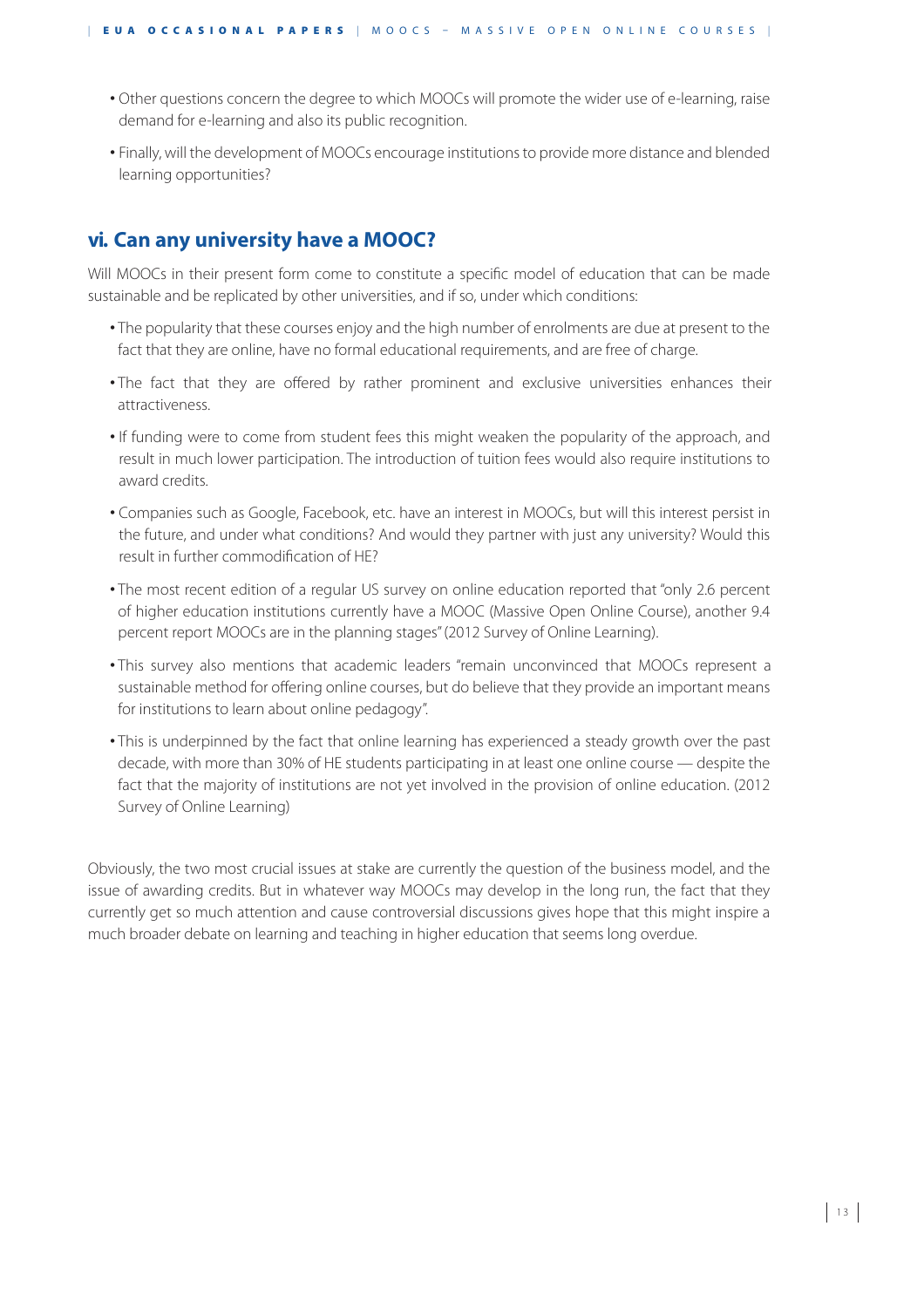## **8. ANNEX**

### **8.1 Universities that partnered up with Coursera**

- **1.** Berklee College of Music
- **2.** Brown University
- **3.** California Institute of Technology
- **4.** Columbia University
- **5.** Duke University
- **6.** École Polytechnique Fédérale de Lausanne
- **7.** Emory University
- **8.** Georgia Institute of Technology
- **9.** Hebrew University of Jerusalem
- **10.** Johns Hopkins University
- **11.** Mount Sinai School of Medicine
- **12.** Ohio State University
- **13.** Princeton University
- **14.** Rice University
- **15.** Stanford University
- **16.** The Hong Kong University of Science and Technology
- **17.** The University of British Columbia
- **18.** University of California, Irvine
- **19.** University of California, San Francisco
- **20.** University of Edinburgh
- **21.** University of Florida
- **22.** University of Illinois at Urbana-Champaign
- **23.** University of London International Programmes
- **24.** University of Maryland, College Park
- **25.** University of Melbourne
- **26.** University of Michigan
- **27.** University of Pennsylvania
- **28.** University of Pittsburgh
- **29.** University of Toronto
- **30.** University of Virginia
- **31.** University of Washington
- **32.** Vanderbilt University
- **33.** Wesleyan University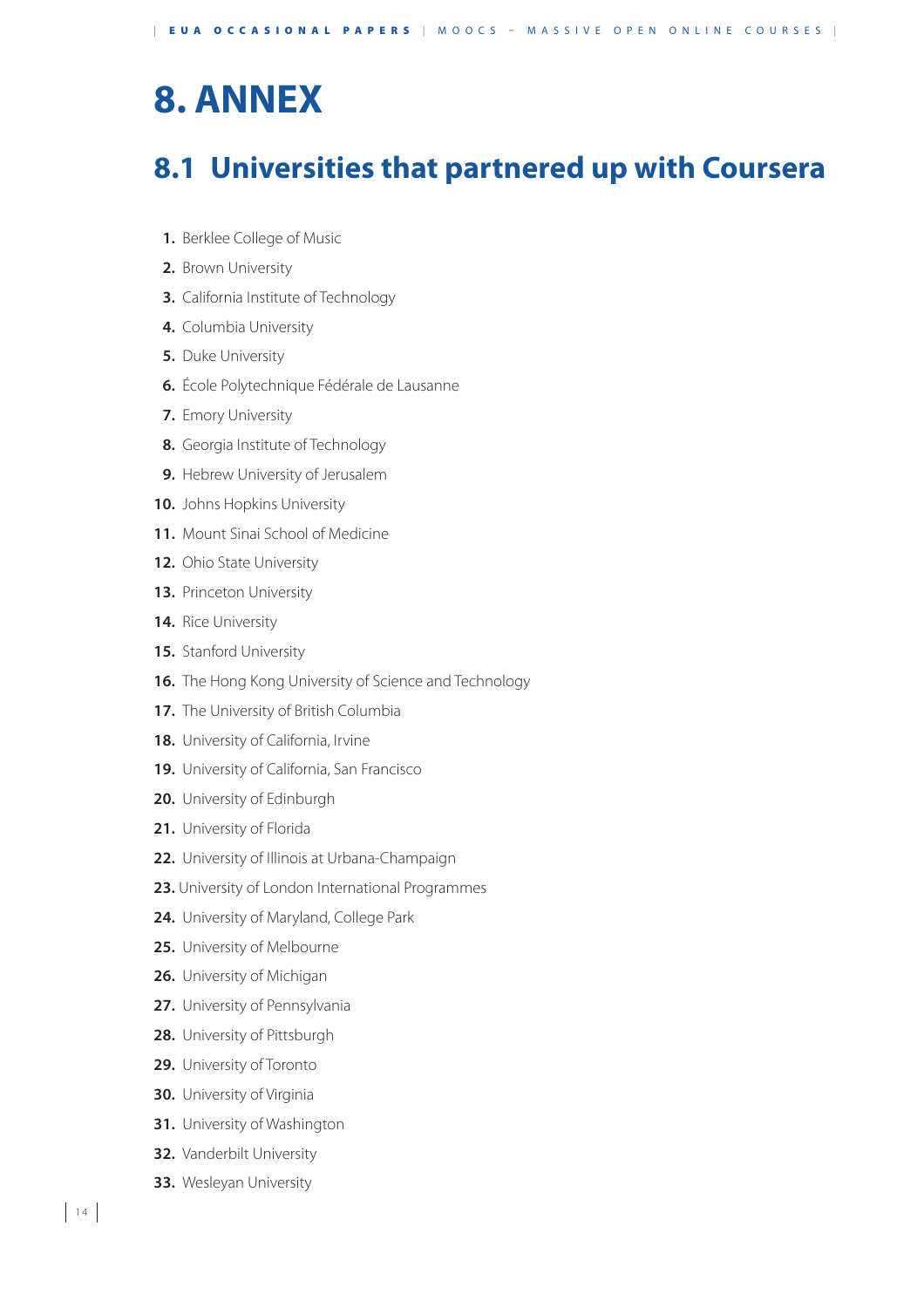## **8.2 References**

2012 Survey of Online Learning, Babson Survey Research Group/College Board, "Changing Course: Ten Years of Tracking Online Education in the United States" http://sloanconsortium.org/publications/survey/changing\_course\_2012

John **Daniel**, Academic Partnerships, 12/2012: Making Sense of MOOCs - Musings in a Maze of Myth, Paradox and Possibility http://www.academicpartnerships.com/docs/default-document-library/moocs. pdf?sfvrsn=0

**Economist,** 22/12/ 2012: Free education - Learning new lessons - Online courses are transforming higher education, creating new opportunities for the best and huge problems for the rest http://www.economist.com/news/international/21568738-online-courses-are-transforming-highereducation-creating-new-opportunities-best

Paul **Fain**, Inside Higher Ed, 09/01/2013: Paying for Proof http://www.insidehighered.com/news/2013/01/09/courseras-fee-based-course-option

Phil **Hill**, e-literate, 24/07/2012: Four Barriers That MOOCs Must Overcome To Build a Sustainable Model http://mfeldstein.com/four-barriers-that-moocs-must-overcome-to-become-sustainable-model/

Phil **Hill,** e-literate, 27/04/2012: MOOCs: Two Different Approaches to Scale, Access and Experimentation http://mfeldstein.com/moocs-two-different-approaches-to-scale-access-and-experimentation/

Steve **Kolwich**, Inside Higher Ed, 5/7/2012: Who Takes MOOCs? http://www.insidehighered.com/news/2012/06/05/early-demographic-data-hints-what-type-studenttakes-mooc

Tamar **Lewin**, New York Times, 04/03/2012: Instruction for Masses Knocked Down Campus Walls http://www.nytimes.com/2012/03/05/education/moocs-large-courses-open-to-all-topple-campus-walls. html?\_r=3&hpw

Kris **Olds**, Inside Higher Ed, 3/12/2012: On the territorial dimensions of MOOCs www.insidehighered.com/blogs/globalhighered/territorial-dimensions-moocs

Chris **Pfarr**, Times Higher, 20/12/2012: Futurelearn picks league table stars for debut line-up http://www.timeshighereducation.co.uk/story.asp?storycode=422182

George **Siemens,** ELearnspace, 25/07/2012: MOOCs are really a platform http://www.elearnspace.org/blog/2012/07/25/moocs-are-really-a-platform/

Rosanna **Tamburri**, University Affairs, 07/11/2012 : All about MOOCs http://www.universityaffairs.ca/all-about-moocs.aspx

Alex **Usher,** Higher Education Strategy Associates, 21/12/2012: Barking Up the Wrong Tree http://higheredstrategy.com/barking-up-the-wrong-tree/

Jeffrey R. **Young**, Chronicle, 15/01/2013: California State U. Will Experiment With Offering Credit for MOOCs

http://chronicle.com/article/California-State-U-Will/136677/?cid=at&utm\_source=at&utm\_medium=en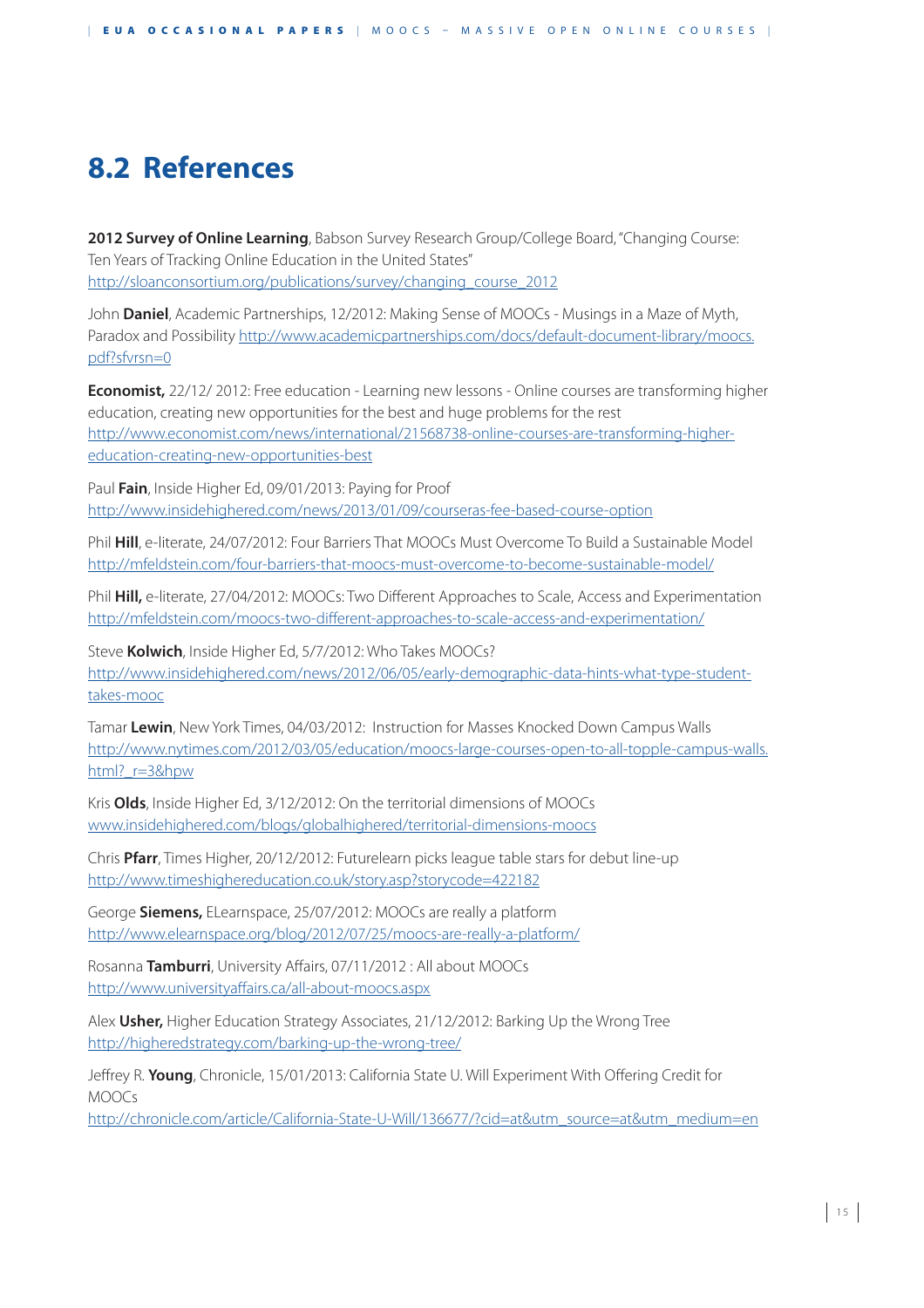## **8.3 Links**

#### **• Overview on existing MOOC platforms and companies**

http://www.bdpa-detroit.org/portal/index.php?option=com\_content&view=article&id=57:moocs-top-10-sites-for-free-education-with-elite-universities&catid=29:education&Itemid=20 http://www.e-learn.nl/2012/12/16/do-we-need-another-mooc

#### **• A chronological overview of the MOOC developments in 2012**

http://hackeducation.com/2012/12/03/top-ed-tech-trends-of-2012-moocs/

#### **to On Coursera contracts**

http://www.gilfuseducationgroup.com/coursera-will-profit-from-free-courses